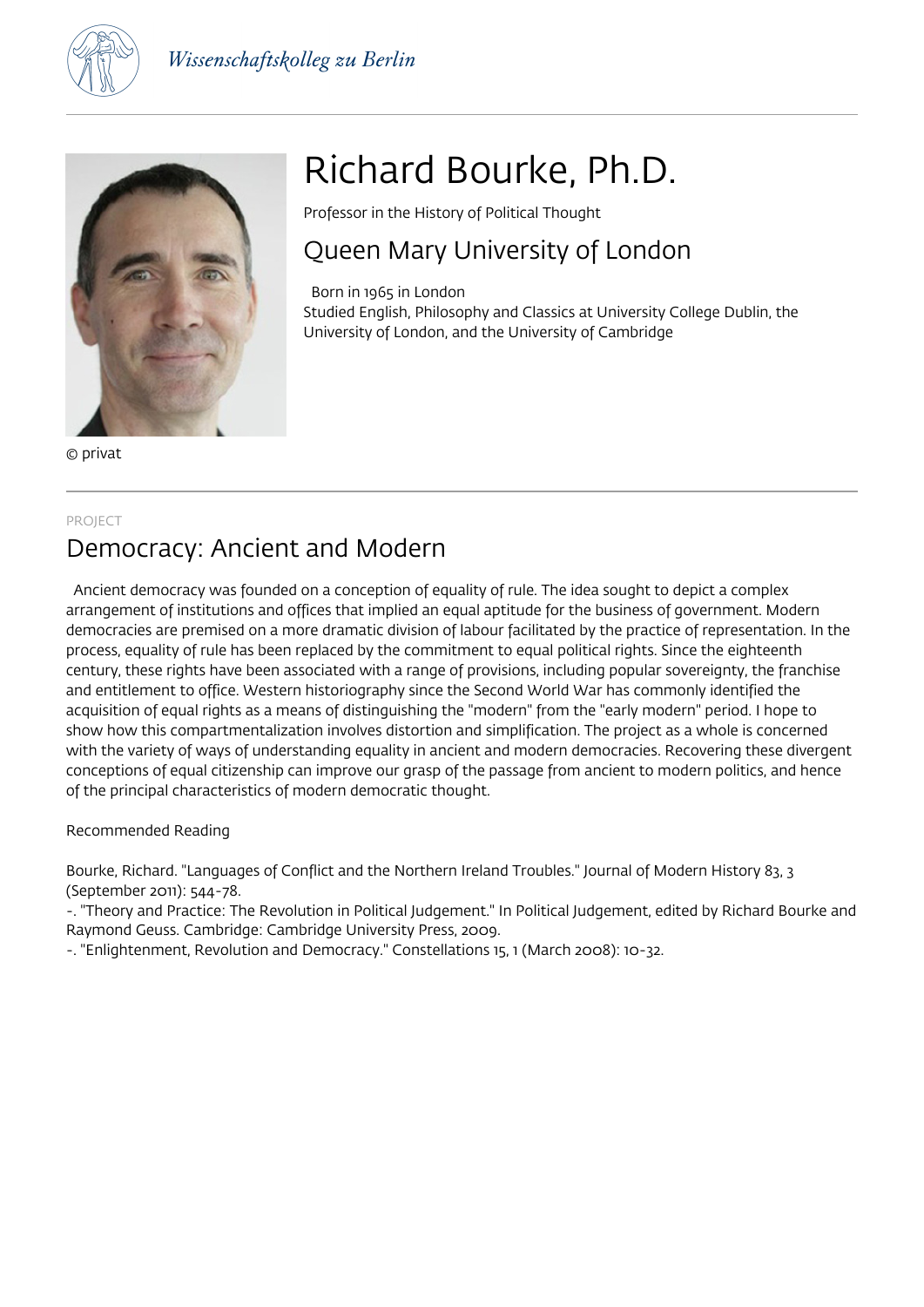# Inventing Democracy

 Most social and political scientists today, and likewise many political philosophers, are inclined to agree about at least one thing: to understand the nature of modern democracy we need to understand its history. Yet there are considerable obstacles in the way of reconstructing its development. Democracy was "invented" in ancient Athens and is very much still with us. Since 1945 it has come to enjoy a more or less global hegemony. So the first obstacle to writing a history of democracy is the problem of scale. Both in terms of its longevity and in terms of its spread, democracy might be seen as too diffuse an object to be capable of historical investigation. But then in addition there is the problem of transmission: there is no single tradition of democratic thought and no continuous institutional history. On the one hand this makes the issue of longevity simpler: the history of democracy is not as long as it might at first have appeared. Having died out with the rise of the Kingdom of Macedon and then the Roman Empire, democracy did not emerge again until relatively late in European history. But on the other hand this partial solution to the problem of duration brings with it a new set of difficulties. If democracy has had such an obviously discontinuous history, with the object itself having been transformed between its first emergence and its subsequent rebirth, what exactly is the history of democracy a history of?

The answer to this would seem to be that the history of democracy is a tale of "reinvention". Still, the process of reinvention is itself an intricate subject of study, extending from the Renaissance to the seventeenth and eighteenth centuries (and beyond). This presentation will consider a key moment in the historical reconstruction of ancient democracy as carried out by a range of enlightenment thinkers who also proved relevant to the ideological descent of modern political ideas: Montesquieu, Mably, Hume and Rousseau. Between them, though obviously not alone, these figures helped generate many of our modern ideas of liberty, consent and accountability. Yet they also shared a disdain for the achievements of democratic Athens. Close scrutiny of their understanding of the merits and demerits of popular rule helps us improve our sense of the constituent elements of the modern democratic state. All of them wrote on the eve of a period often depicted as the "Age of Revolutions", largely referring to political developments in late eighteenth-century America and France. The protagonists in these events often resorted to the principle of popular sovereignty for guidance. We might think of this as a foundational element in modern democratic thinking, and so as pointing us to a pivotal doctrine that explains the meaning of popular rule. However between 1789 and the 1830s the principle of popular sovereignty proved compatible with diverse conceptions of society and government. On one conception, for instance, democratic society was in fundamental tension with the available systems of responsible government. This suggests that modern democracy was not reborn as a definite "idea" but as an arena of struggle between rival responses to the problems of establishing popular rule.